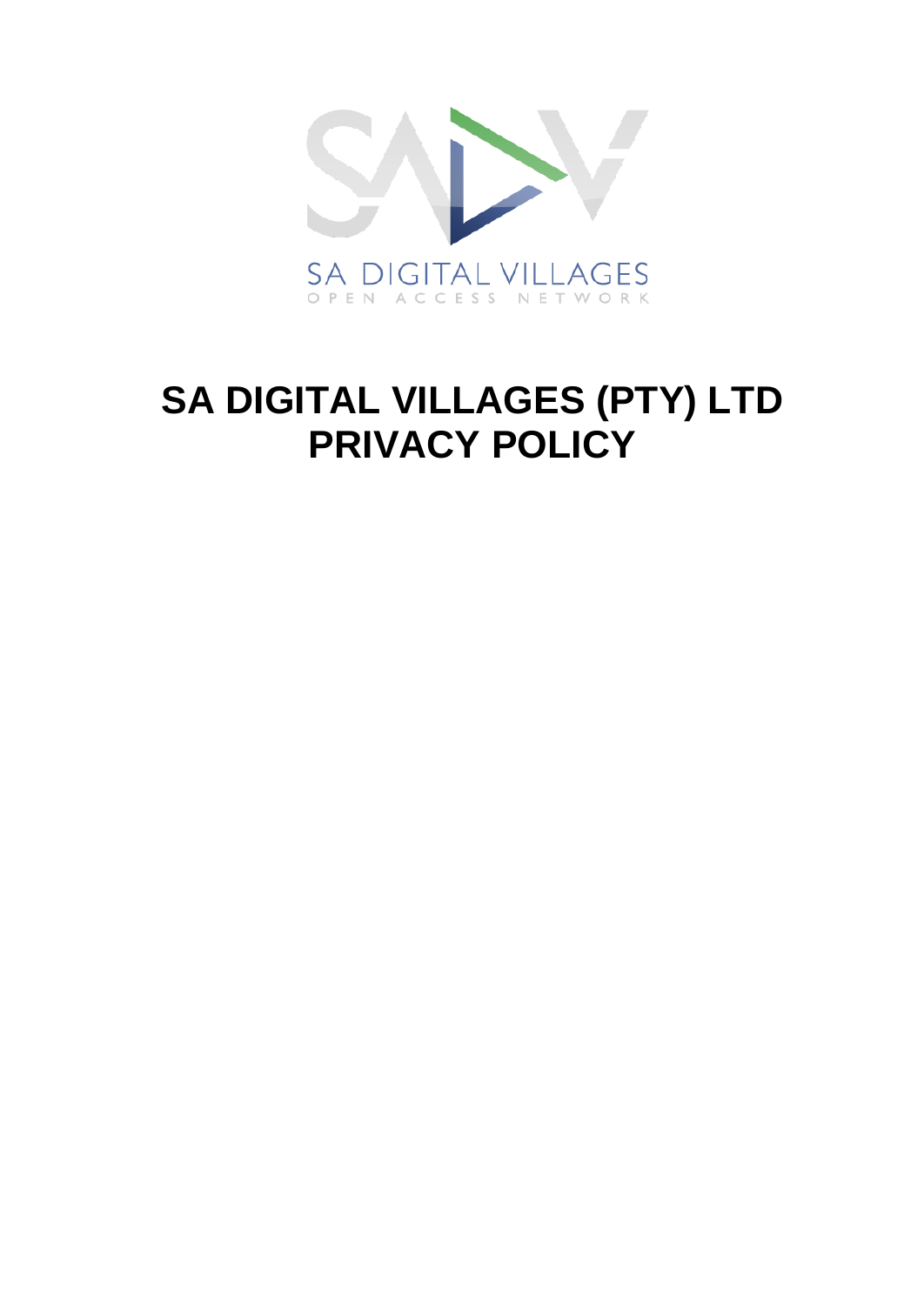# **TABLE OF CONTENTS**

| 1            |                                                                              |
|--------------|------------------------------------------------------------------------------|
| $\mathbf{2}$ |                                                                              |
| 3            |                                                                              |
| 4            |                                                                              |
| 5            | SPECIAL PERSONAL INFORMATION AND PERSONAL INFORMATION OF CHILDREN.5          |
| 6            |                                                                              |
| 7            |                                                                              |
| 8            |                                                                              |
| 9            | STORAGE AND PROCESSING OF PERSONAL INFORMATION BY SADV AND THIRD             |
|              |                                                                              |
| 10           |                                                                              |
| 11           |                                                                              |
| 12           |                                                                              |
| 13           |                                                                              |
| 14           |                                                                              |
| 15           | <b>PROVISION OF PERSONAL INFORMATION TO THIRD PARTY SERVICE PROVIDERS 11</b> |
| 16           |                                                                              |
| 17           |                                                                              |
| 18           |                                                                              |
| 19           |                                                                              |
| 20           |                                                                              |
| 21           |                                                                              |

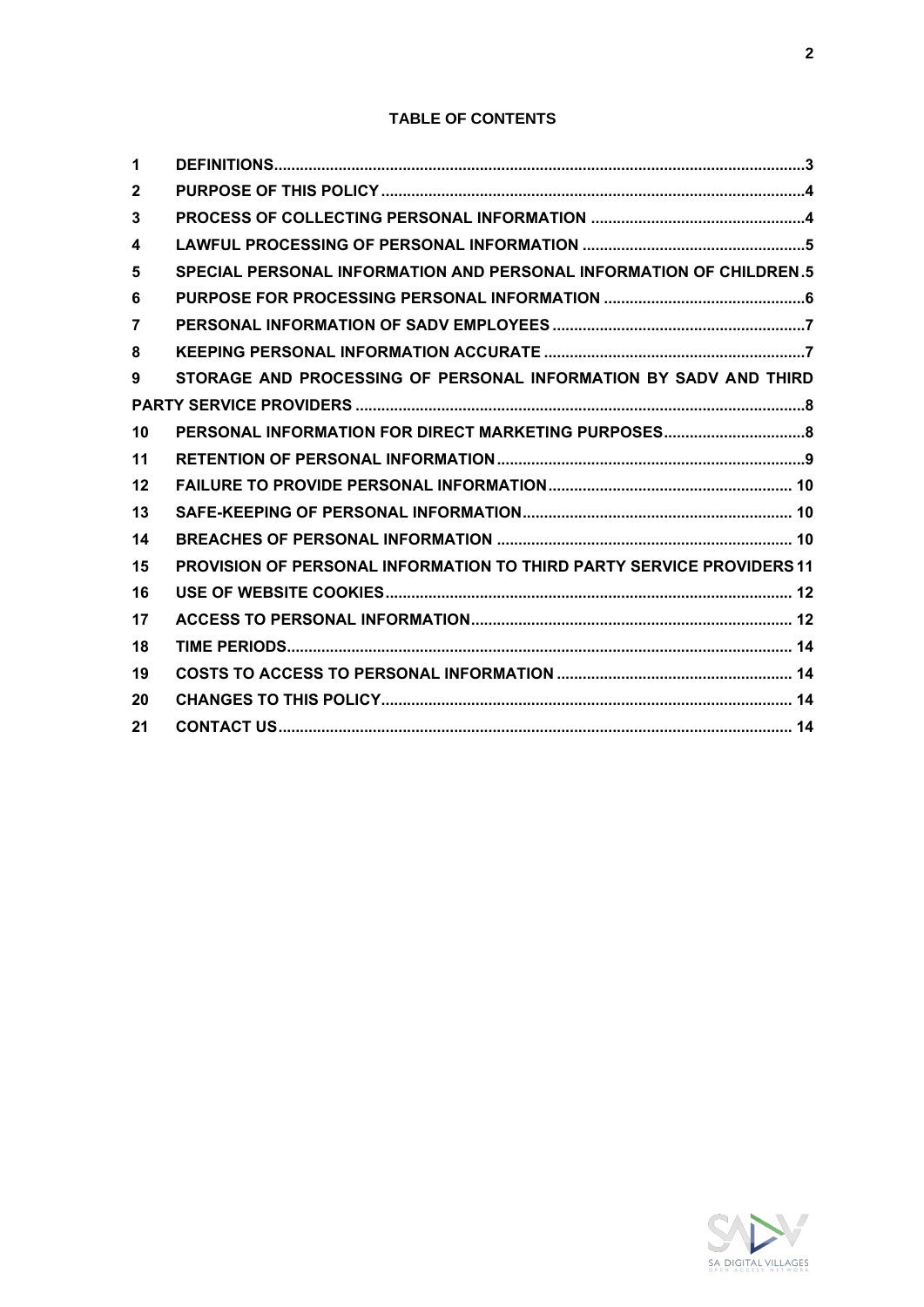#### 1 **DEFINITIONS**

In this Policy (as defined below), unless the context requires otherwise, the following words and expressions bear the meanings assigned to them and cognate expressions bear corresponding meanings –

- 1.1 "**Child**" means any natural person under the age of 18 (eighteen) years;
- 1.2 "**Data Breach**" means a breach of security leading to the accidental or unlawful destruction, loss, alteration, unauthorised disclosure of, or access to, Personal Information under the control of or in the possession of SADV;
- 1.3 "**Data Subject**" has the meaning ascribed thereto under POPIA;
- 1.4 "**Direct Marketing**" means to approach a person, by electronic communication, for the purpose of promoting or offering to supply, in the ordinary course of business, any goods or services to the Data Subject;
- 1.5 "**Employees**" means any employee of the SADV;
- 1.6 "**Operator**" means a person or entity who Processes Personal Information for a Responsible Party in terms of a contract or mandate, without coming under the direct authority of that Responsible Party;
- 1.7 "**Personal Information**" has the meaning ascribed thereto under POPIA and specifically includes any form of information that can be used to identify a Data Subject;
- 1.8 "**Policy**" means this Privacy Policy;
- 1.9 "**POPIA**" means the Protection of Personal Information Act No. 4 of 2013;
- 1.10 "**Processing**" has the meaning ascribed thereto under POPIA. "**Process**" has a corresponding meaning;
- 1.11 "**Regulator**" means the Information Regulator established in terms of the Act;
- 1.12 "**Responsible Party**" means a public or private body or any other person which alone or in conjunction with others, determines the purpose of and means for Processing Personal Information;
- 1.13 **"SADV"** means SA Digital Villages (Pty) Ltd, a wholesale open-access last-mileconnectivity provider incorporated in the Republic of South Africa with registration number 2007/008930/07**. "Us", "we"** and **"our"** has the corresponding meaning;
- 1.14 "**Special Personal Information**" means Personal Information concerning a Data Subject's religious or philosophical beliefs, race or ethnic origin, trade union membership, political opinions, health, sexual life, biometric information or criminal behaviour; and

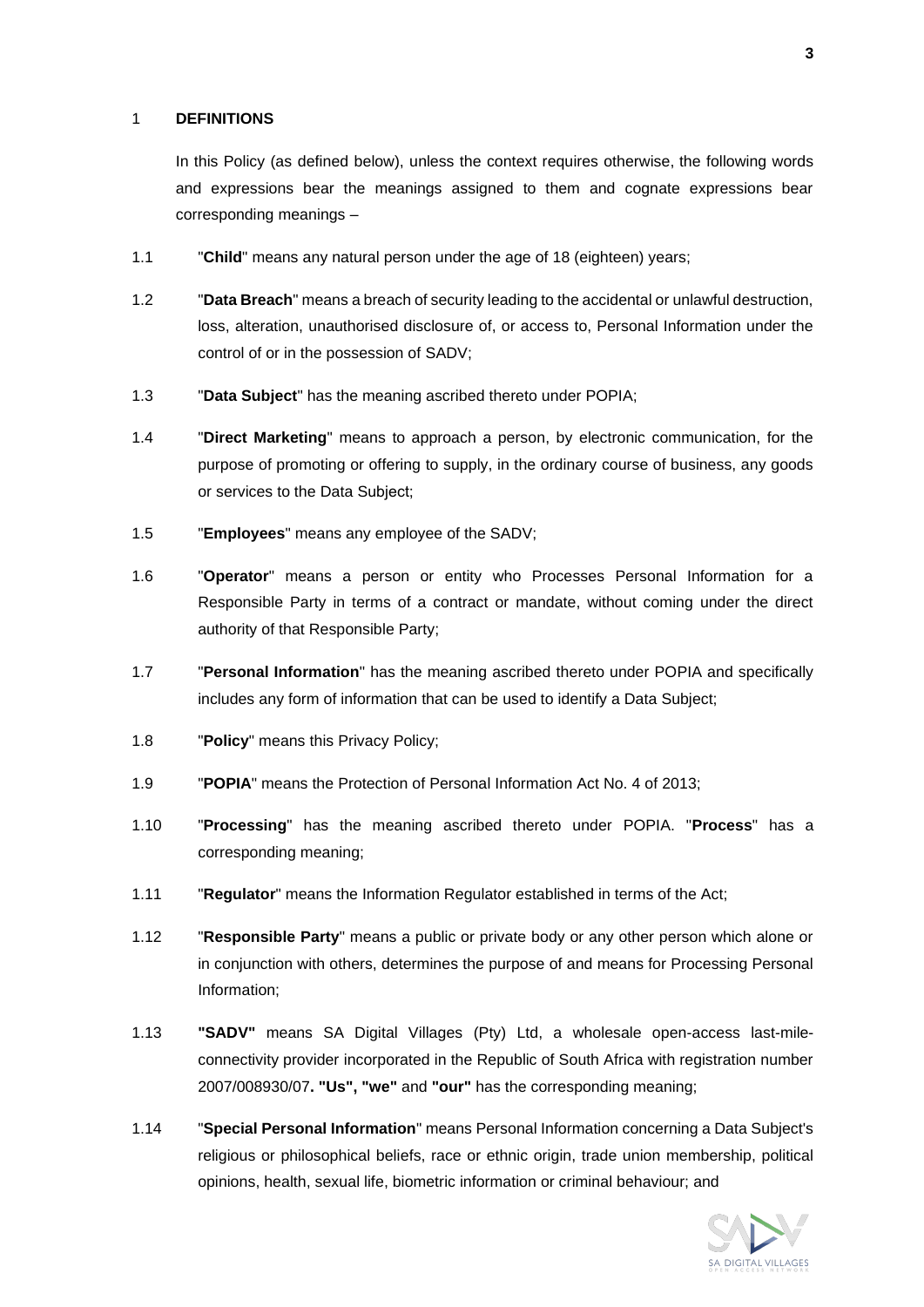1.15 "**Third Party**" means any independent contractor, agent, consultant, sub-contractor or other representative of SADV.

#### 2 **PURPOSE OF THIS POLICY**

- 2.1 The purpose of this Policy is to inform Data Subjects about how SADV Processes their Personal Information.
- 2.2 SADV, in its capacity as Responsible Party, shall strive to observe, and comply with its obligations under POPIA as well as accepted information protection principles, practices and guidelines when it Processes Personal Information from or in respect of a Data Subject
- 2.3 This Policy applies to Personal Information collected by SADV in connection with the goods and services which SADV provides and offers. This includes information collected directly from you as a Data Subject, as well as information we collect indirectly though our service providers who collect your information on our behalf.
- 2.4 This Privacy Policy does not apply to the information practices of Third Party companies who we may engage with in relation to our business operations (including, without limitation, their websites, platforms and/or applications) which we do not own or control; or individuals that SADV does not manage or employ. These Third Party sites may have their own privacy policies and terms and conditions and we encourage you to read them before using them.

#### 3 **PROCESS OF COLLECTING PERSONAL INFORMATION**

- <span id="page-3-0"></span>3.1 SADV collects Personal Information directly from Data Subjects, unless an exception is applicable (such as, for example, where the Data Subject has made the Personal Information public or the Personal Information is contained in or derived from a public record).
- 3.2 SADV will always collect Personal Information in a fair, lawful and reasonable manner to ensure that it protects the Data Subject's privacy and will Process the Personal Information based on legitimate grounds in a manner that does not adversely affect the Data Subject in question.
- 3.3 SADV often collects Personal Information directly from the Data Subject and/or in some cases, from Third Parties. Where SADV obtains Personal Information from Third Parties, SADV will ensure that it obtains the consent of the Data Subject to do so or will only Process the Personal Information without the Data Subject's consent where SADV is permitted to do so in terms of clause [3.1](#page-3-0) above.
- 3.4 Examples of such Third Parties include: (i) our customers when SADV handles Personal Information on their behalf; (ii) recruitment agencies; (iii) other companies providing

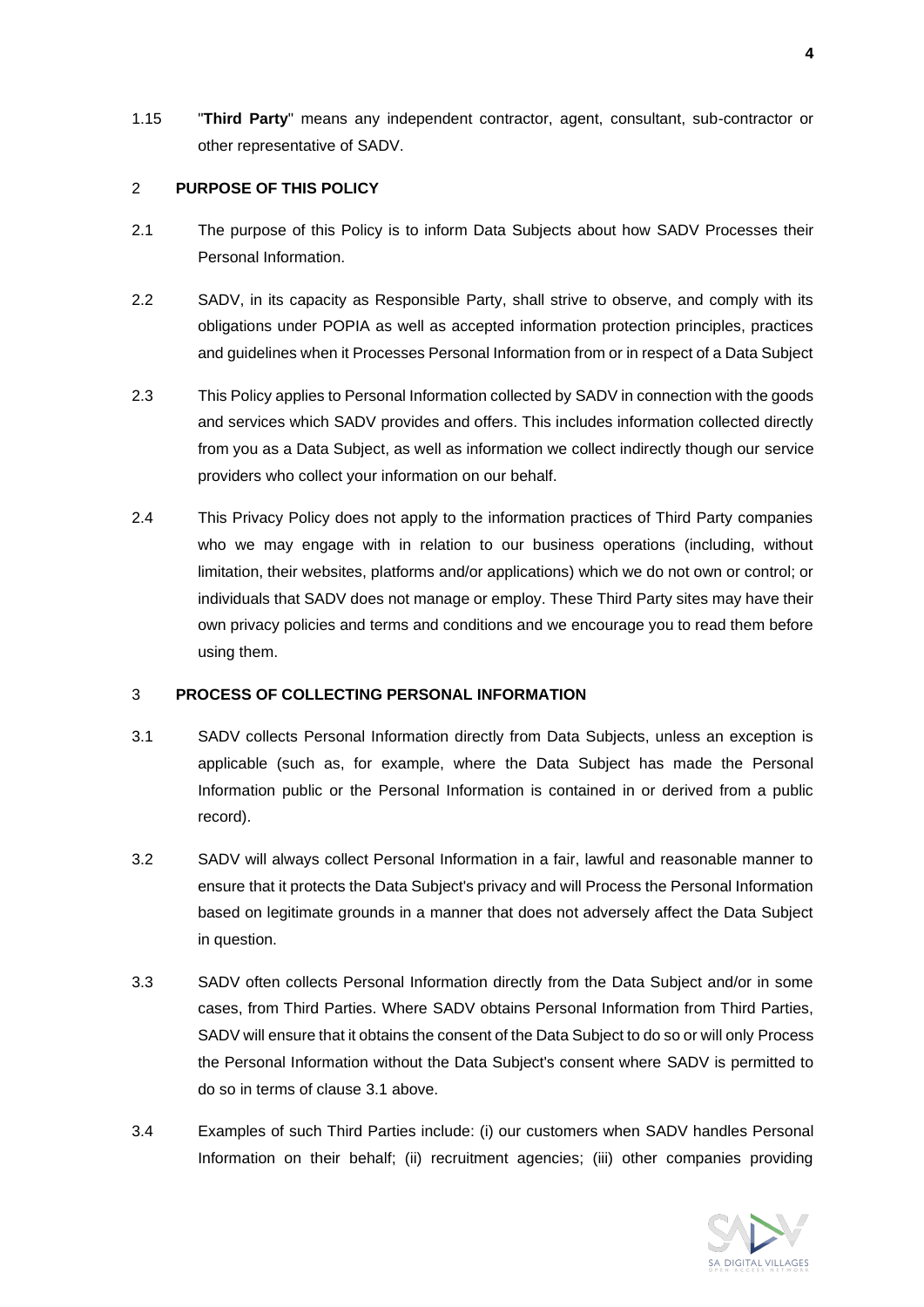services to SADV; and (iv) where SADV makes use of publicly available sources of information.

#### 4 **LAWFUL PROCESSING OF PERSONAL INFORMATION**

- <span id="page-4-0"></span>4.1 Where SADV is the Responsible Party, it will only Process a Data Subject's Personal Information (other than for Special Personal Information) where –
- 4.1.1 consent of the Data Subject (or a competent person, where the Data Subject is a Child) is obtained;
- 4.1.2 Processing is necessary to carry out the actions for conclusion of a contract to which a Data Subject is party;
- 4.1.3 Processing complies with an obligation imposed by law on SADV;
- 4.1.4 Processing protects a legitimate interest of the Data Subject; and/or
- 4.1.5 Processing is necessary for pursuing the legitimate interests of SADV or of a third party to whom the information is supplied.
- 4.2 SADV will only Process Personal Information where one of the legal bases referred to in paragraph [4.1](#page-4-0) above are present.
- 4.3 Where required (i.e., where we are not relying on a legal ground listed in paragraph [4.1](#page-4-0) above), SADV will obtain the Data Subject's consent prior to collecting, and in any case prior to using or disclosing, the Personal Information for any purpose.
- 4.4 SADV will make the manner and reason for which the Personal Information will be Processed clear to the Data Subject.
- 4.5 Where SADV is relying on a Data Subject's consent as the legal basis for Processing Personal Information, the Data Subject may withdraw his/her/its consent or may object to SADV's Processing of the Personal Information at any time. However, this will not affect the lawfulness of any Processing carried out prior to the withdrawal of consent or any Processing justified by any other legal ground provided under POPIA.
- 4.6 If the consent is withdrawn or if there is otherwise a justified objection against the use or the Processing of such Personal Information, SADV will ensure that the Personal Information is no longer Processed.

#### 5 **SPECIAL PERSONAL INFORMATION AND PERSONAL INFORMATION OF CHILDREN**

- 5.1 Special Personal Information is sensitive Personal Information of a Data Subject and SADV acknowledges that it will generally not Process Special Personal Information unless –
- 5.1.1 Processing is carried out in accordance with the Data Subject's consent;

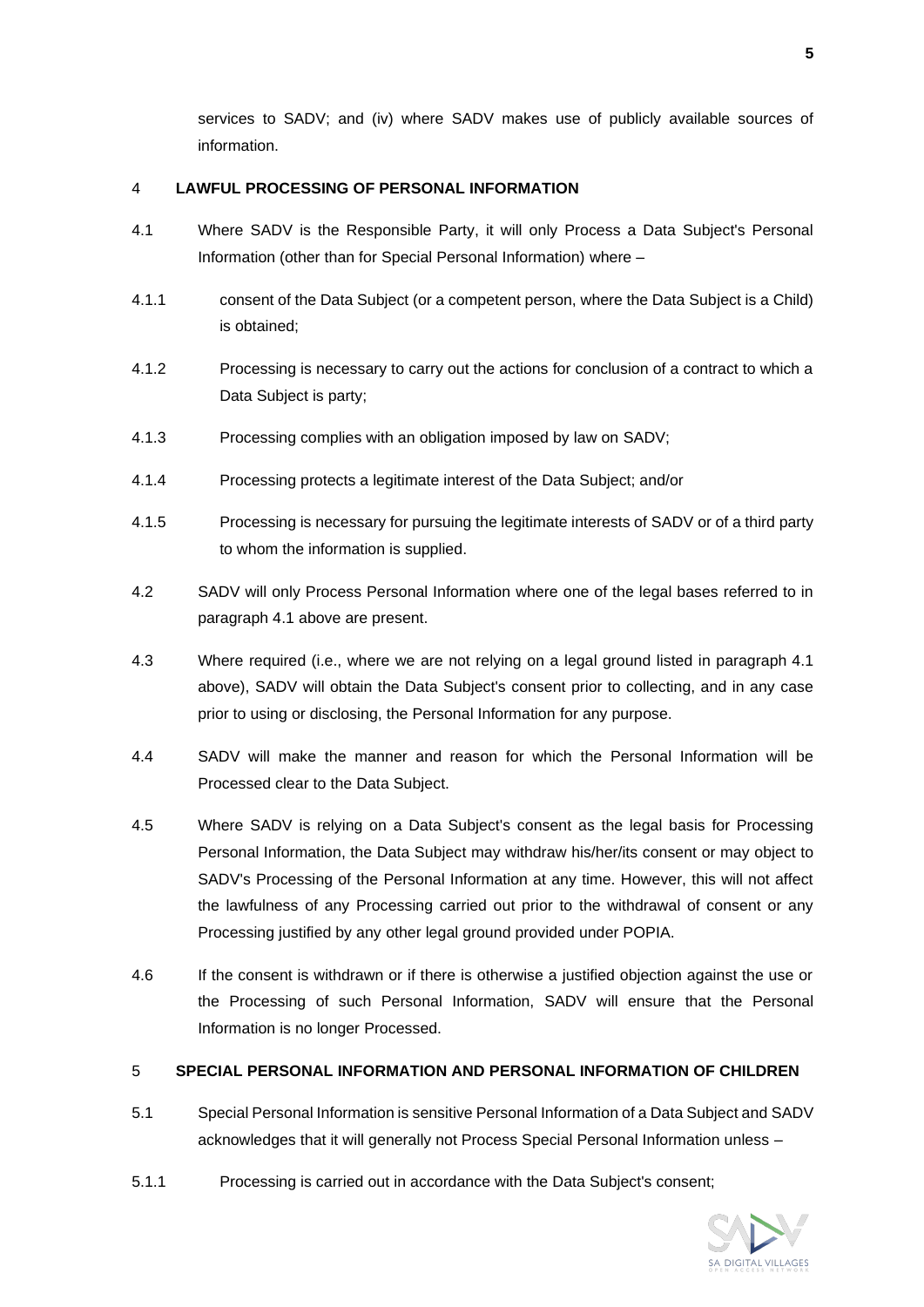- 5.1.2 Processing is necessary for the establishment, exercise or defence of a right or obligation in law;
- 5.1.3 Processing is for historical, statistical or research purposes, subject to stipulated safeguards;
- 5.1.4 information has deliberately been made public by the Data Subject; or
- 5.1.5 specific authorisation applies in terms of POPIA.
- 5.2 SADV acknowledges that it may not Process any Personal Information concerning a Child and will only do so where it has obtained the consent of the parent or guardian of that Child or where it is permitted to do so in accordance with applicable laws.

#### 6 **PURPOSE FOR PROCESSING PERSONAL INFORMATION**

- 6.1 SADV understands its obligation to make Data Subjects aware of the fact that it is Processing their Personal Information and inform them of the purpose for which SADV Processes such Personal Information.
- 6.2 SADV will only Process a Data Subject's Personal Information for a specific, lawful and clear purpose (or for specific, lawful and clear purposes) and will ensure that there is a legal basis for the Processing of any Personal Information. Further, SADV will ensure that Processing will relate only to the purpose for and of which the Data Subject has been made aware (and where relevant, consented to) and will not Process any Personal Information for any other purpose(s).
- <span id="page-5-0"></span>6.3 SADV will generally use Personal Information for purposes required to operate and manage its normal business operations and these purposes include one or more of the following non-exhaustive purposes –
- 6.3.1 for the purposes of providing its business and home products or services to customers and where relevant, for purposes of doing appropriate customer onboarding and credit vetting;
- 6.3.2 for purposes of onboarding suppliers as approved suppliers of SADV. For this purpose, SADV will also Process a supplier's Personal Information for purposes of performing credit checks, and this may include engaging third party credit vetting agencies;
- 6.3.3 for purposes of monitoring the use of SADV's electronic systems and online platforms by consumers. SADV will, from time to time, engage third party service providers (who will Process the Data Subject's Personal Information on behalf of SADV) to facilitate this;

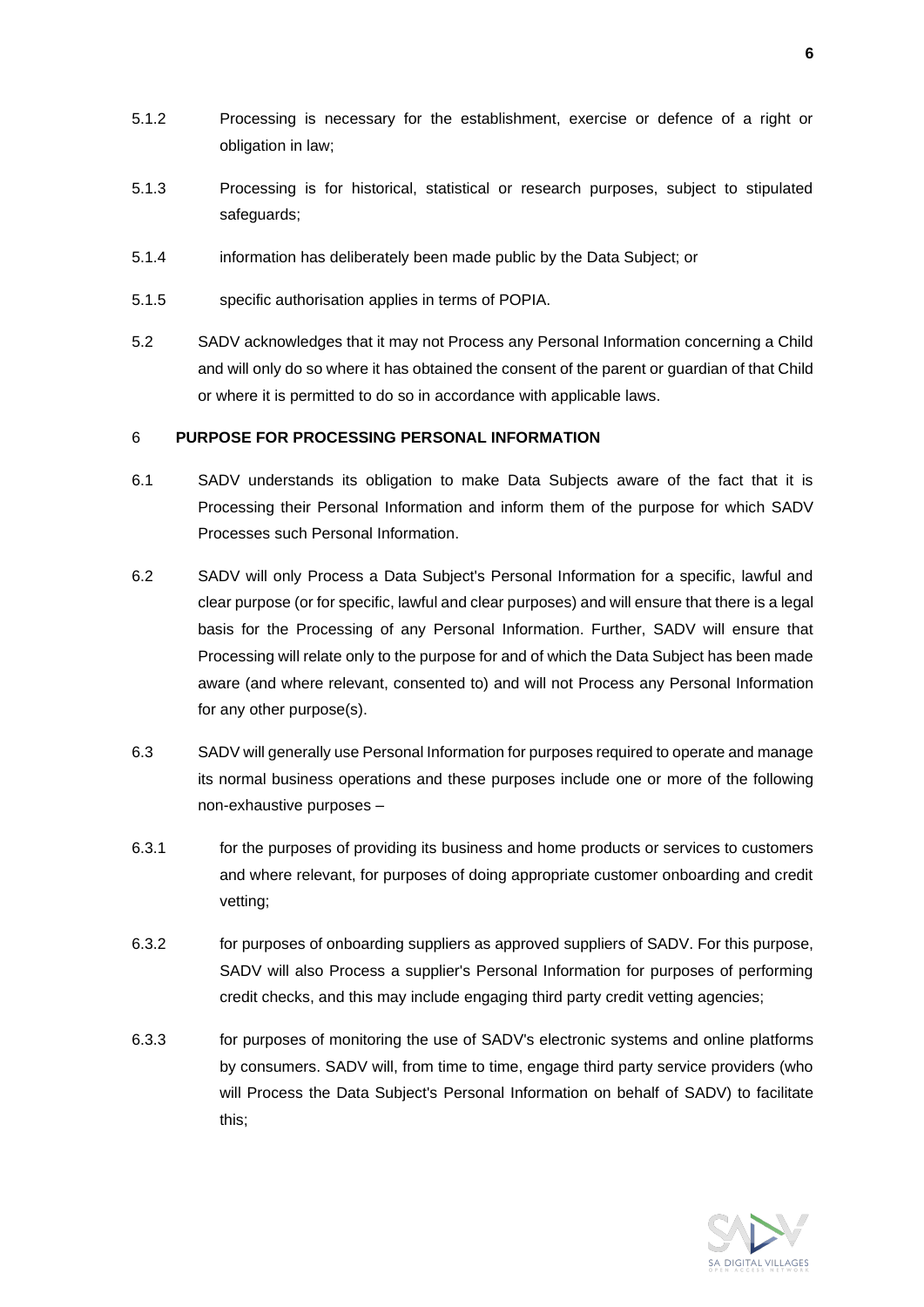- 6.3.4 for purposes of preventing, discovering and investigating non-compliance with this Policy and other SADV policies, and investigating fraud, or other related matters;
- 6.3.5 in connection with the execution of payment processing functions, including payment of SADV suppliers' invoices;
- 6.3.6 to provide a service to SADV customers in terms of relevant services agreements;
- 6.3.7 for employment-related purposes such as recruitment, administering payroll and carrying out background checks;
- 6.3.8 in connection with internal audit purposes (i.e. ensuring that the appropriate internal controls are in place in order to mitigate the relevant risks, as well as to carry out any investigations where this is required):
- 6.3.9 in connection with external audit purposes. For this purpose, SADV engages external service providers and, in so doing, shares Personal Information of the Data Subjects with Third Parties:
- 6.3.10 to respond to any correspondence that SADV commercial customers may send to SADV, including via email or by telephone;
- 6.3.11 to contact the Data Subject for direct marketing purposes subject to the provisions of section [10](#page-7-0) below;
- 6.3.12 in order to address customer complaints in respect of SADV's products and services;
- 6.3.13 for such other purposes to which the Data Subject may consent from time to time; and
- 6.3.14 for such other purposes as authorised in terms of applicable law.

# 7 **PERSONAL INFORMATION OF SADV EMPLOYEES**

7.1 SADV Processes the Personal Information of its Employees for employment-related purposes in accordance with the requirements of POPIA and in terms of the SADV's internal policies and procedures.

#### 8 **KEEPING PERSONAL INFORMATION ACCURATE**

- 8.1 SADV will take reasonable steps to ensure that all Personal Information is kept as accurate, complete and up to date as reasonably possible depending on the purpose for which Personal Information is collected or further processed.
- 8.2 SADV may not always expressly request the Data Subject to verify and update his/her/its Personal Information unless this process is specifically necessary.

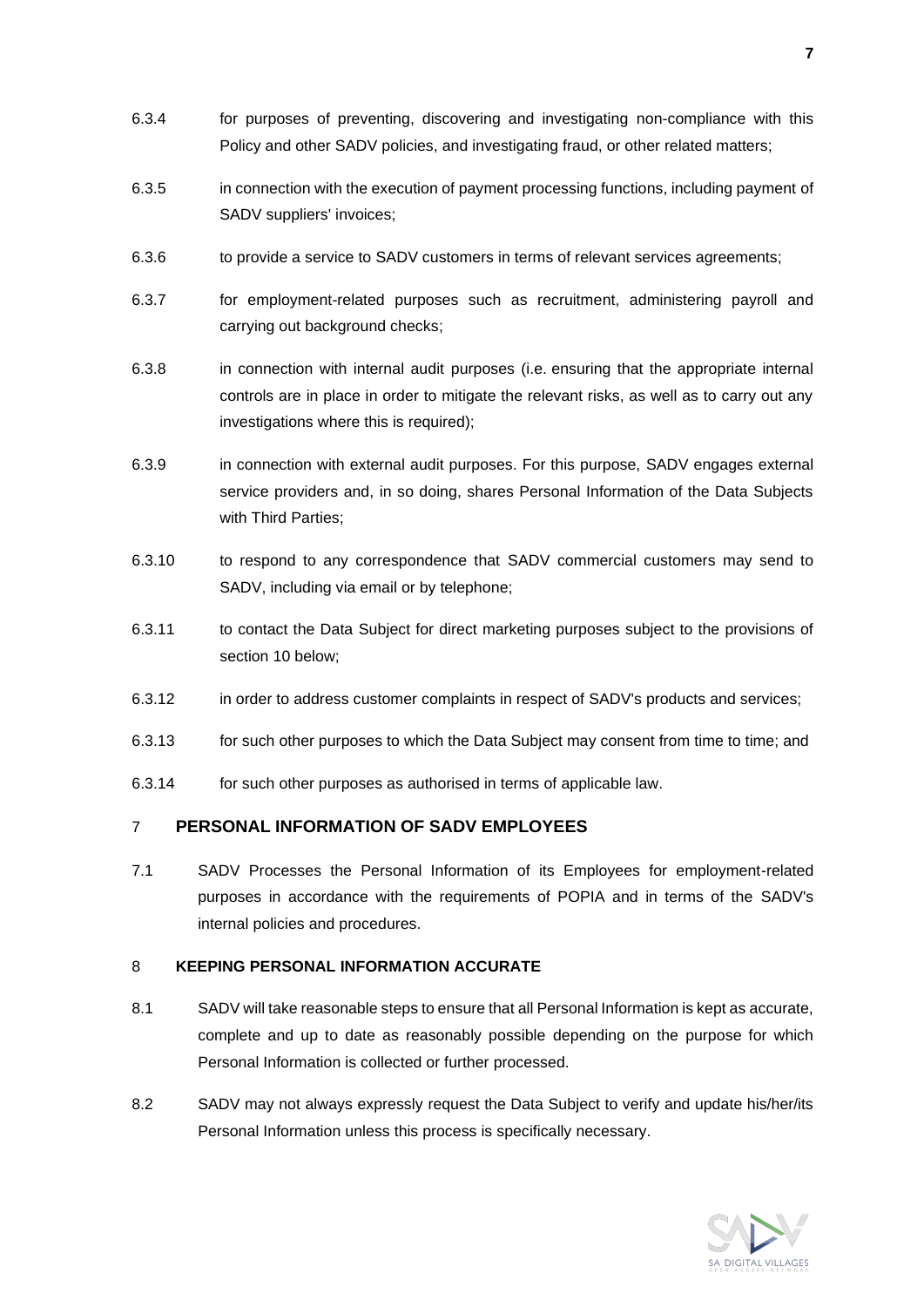8.3 SADV, however, expects that the Data Subject will notify SADV from time to time in writing of any updates required in respect of his/her/its Personal Information.

# 9 **STORAGE AND PROCESSING OF PERSONAL INFORMATION BY SADV AND THIRD PARTY SERVICE PROVIDERS**

- 9.1 SADV may store your Personal Information in hardcopy format and/or in electronic format using SADV's own secure on-site servers or other internally hosted technology. Your Personal Information may also be stored by Third Parties or other SADV affiliate companies, via cloud services or other technology, with whom SADV has contracted with, to support SADV's business operations.
- 9.2 SADV's Third Party service providers, including data storage and processing providers, may from time to time also have access to a Data Subject's Personal Information in connection with purposes for which the Personal Information was initially collected to be Processed.
- 9.3 SADV will ensure that such Third Party service providers will process the Personal Information in accordance with the provisions of this Policy, all other relevant internal policies and procedures and POPIA.
- 9.4 These Third Parties do not use or have access to your Personal Information other than for purposes specified by us, and SADV requires such parties to employ at least the same level of security that SADV uses to protect your personal data.
- 9.5 Your Personal Information may be Processed in South Africa or another country where SADV, its affiliates and their Third Party service providers maintain servers and facilities and SADV will take steps, including by way of contracts, to ensure that it continues to be protected, regardless of its location, in a manner consistent with the standards of protection required under applicable law.

#### <span id="page-7-0"></span>10 **PERSONAL INFORMATION FOR DIRECT MARKETING PURPOSES**

- 10.1 To the extent that SADV carries out Direct Marketing, it shall strive to observe, and comply with its obligations under POPIA when implementing principles and practices in relation to Direct Marketing.
- 10.2 SADV acknowledges that it may only use Personal Information to contact the Data Subject for purposes of Direct Marketing from time to time where it is permissible to do so.
- 10.3 It may use Personal Information to contact any Data Subject and/or market SADV's services directly to the Data Subject(s) if the Data Subject is one of SADV's existing clients, the Data Subject has requested to receive marketing material from SADV or SADV has the Data Subject's consent to market its services directly to the Data Subject.

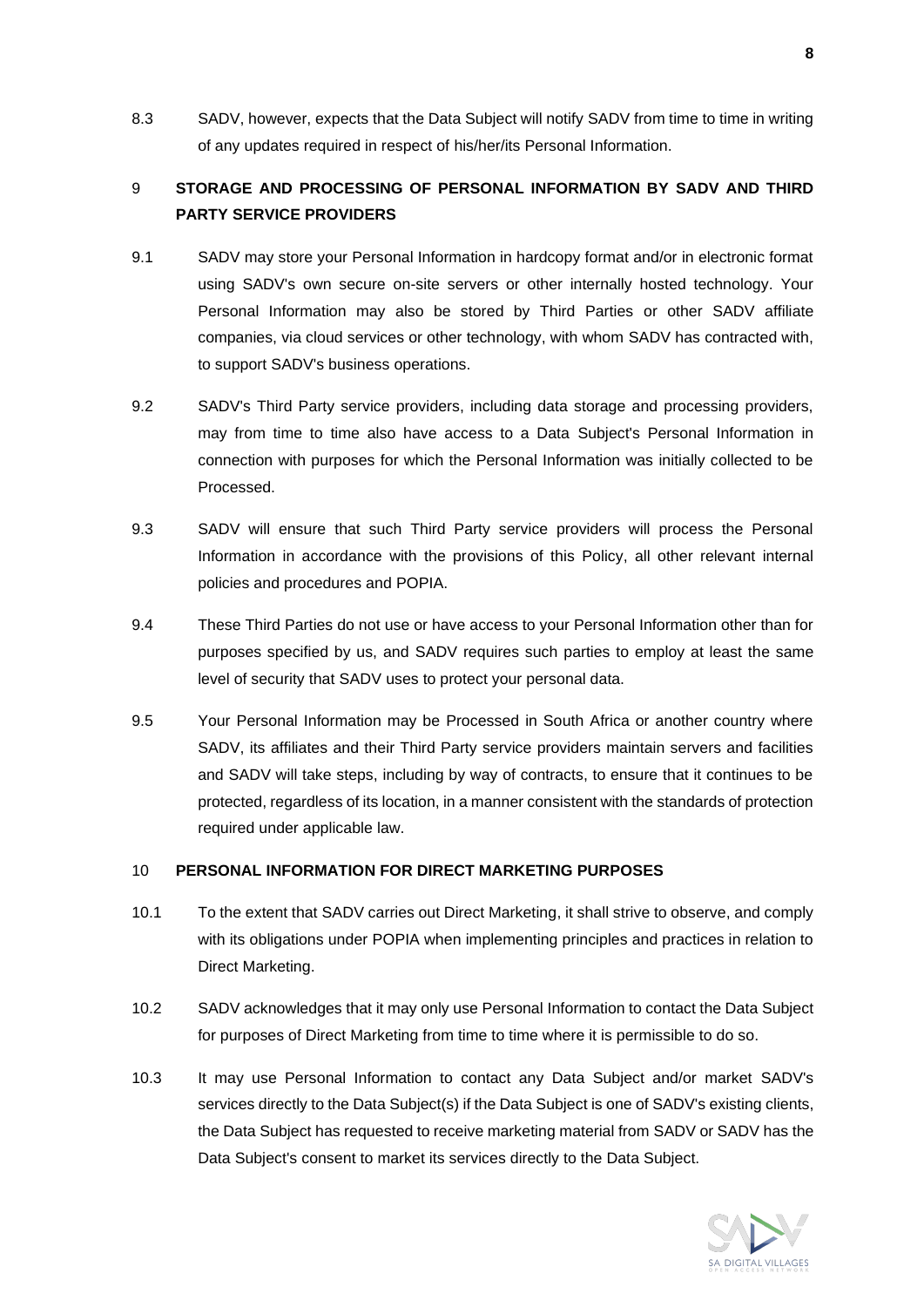- 10.4 If the Data Subject is an existing client, SADV will only use his/her/its Personal Information if it has obtained the Personal Information through the provision of a service to the Data Subject and only in relation to similar services to the ones SADV previously provided to the Data Subject.
- 10.5 SADV will ensure that a reasonable opportunity is given to the Data Subject to object to the use of their Personal Information for SADV's marketing purposes when collecting the Personal Information and on the occasion of each communication to the Data Subject for purposes of Direct Marketing.
- 10.6 SADV will not use your Personal Information to send you marketing materials if you have requested not to receive them. If you request that we stop Processing your Personal Information for marketing purposes, SADV shall do so. We encourage that such requests to opt-out of marketing be made via forms and links provided for that purpose in the marketing materials sent to you.

#### 11 **RETENTION OF PERSONAL INFORMATION**

- 11.1 SADV may keep records of the Personal Information it has collected, correspondence, or comments in an electronic or hardcopy file format.
- 11.2 In terms of POPIA, SADV may not retain Personal Information for a period longer than is necessary to achieve the purpose for which it was collected or processed and is required to delete, destroy (in such a way that it cannot be reconstructed) or de-identify the information as soon as is reasonably practicable once the purpose has been achieved. This prohibition will not apply in the following circumstances –
- 11.2.1 where the retention of the record is required or authorised by law;
- 11.2.2 SADV requires the record to fulfil its lawful functions or activities;
- 11.2.3 retention of the record is required by a contract between the parties thereto;
- 11.2.4 the data subject (or competent person, where the data subject is a child) has consented to such longer retention; or
- 11.2.5 the record is retained for historical, research or statistical purposes provided safeguards are put in place to prevent use for any other purpose.

Accordingly, SADV will, subject to the exceptions noted in this Policy, retain Personal Information for as long as necessary to fulfil the purposes for which that Personal Information was collected and/or as permitted or required by applicable law.

11.3 Where SADV retains Personal Information for longer periods for statistical, historical or research purposes, SADV will ensure that appropriate safeguards have been put in place

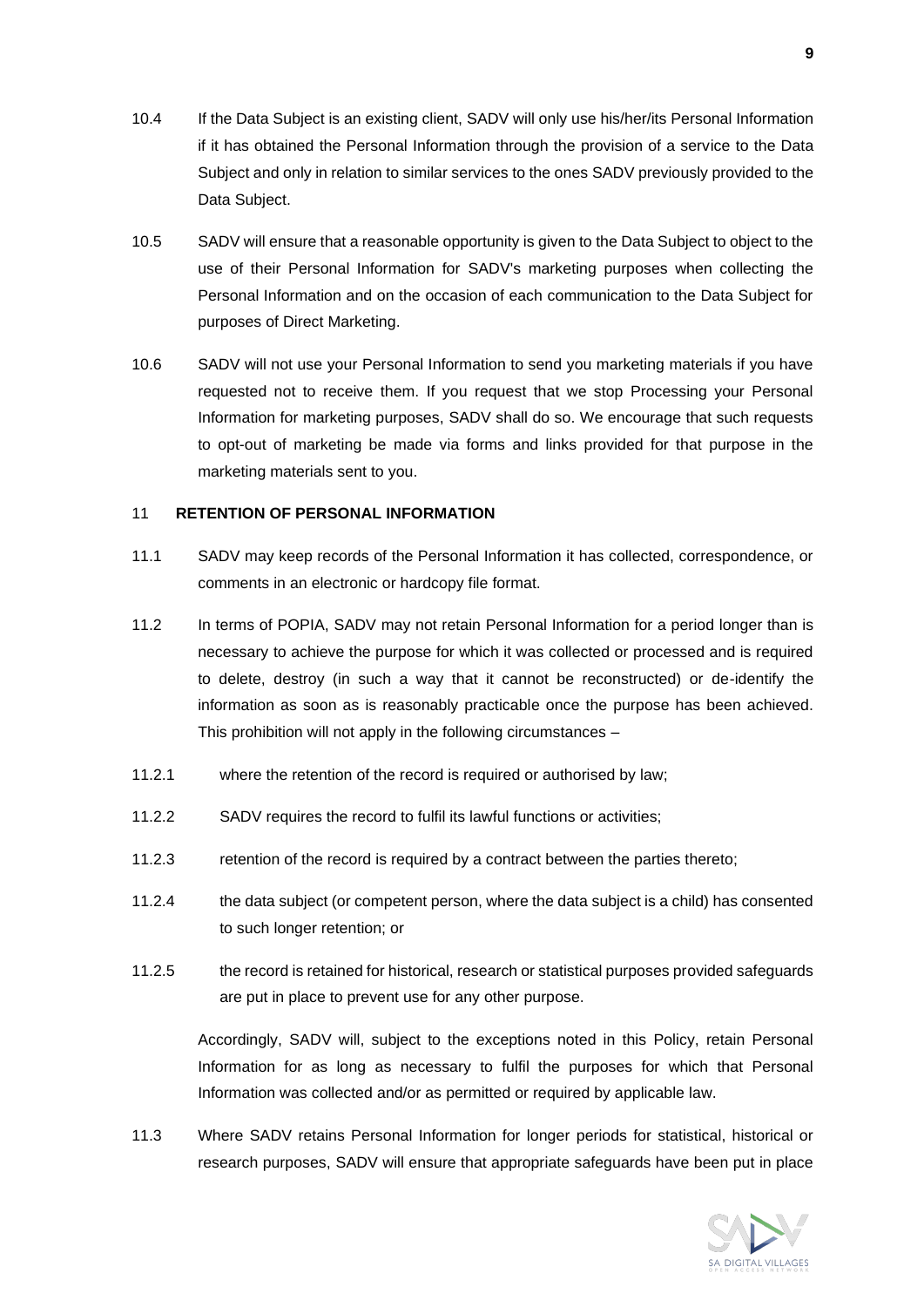to ensure that all recorded Personal Information will continue to be Processed in accordance with this Policy and applicable laws.

11.4 Once the purpose for which the Personal Information was initially collected and Processed no longer applies or becomes obsolete, SADV will ensure that the Personal Information is deleted, destroyed or de-identified sufficiently so that a person cannot re-identify such Personal Information. In instances where we de-identify your Personal Information, SADV may use such de-identified information indefinitely.

#### 12 **FAILURE TO PROVIDE PERSONAL INFORMATION**

- 12.1 Should SADV need to collect Personal Information by law or under the terms of a contract that SADV may have with you and you fail to provide the personal data when requested, we may be unable to perform the contract we have or are attempting to enter into with you.
- 12.2 In such a case, SADV may have to decline to provide or receive the relevant services, and you will be notified where this is the case.

#### 13 **SAFE-KEEPING OF PERSONAL INFORMATION**

- 13.1 SADV shall preserve the security of Personal Information and strive to take steps to prevent its alteration, loss and damage, or access by non-authorised third parties.
- 13.2 SADV will ensure the security and integrity of Personal Information in its possession or under its control with appropriate, reasonable technical and organisational measures to prevent loss, unlawful access and unauthorised destruction of Personal Information.
- 13.3 SADV has implemented physical, organisational, contractual and technological security measures (having regard to generally accepted information security practices or industry specific requirements or professional rules) to keep all Personal Information secure, including measures protecting any Personal Information from loss or theft, and unauthorised access, disclosure, copying, use or modification. Further, SADV maintains and regularly verifies that the security measures are effective and regularly updates same in response to new risks.

#### 14 **BREACHES OF PERSONAL INFORMATION**

- 14.1 A Data Breach refers to any incident in terms of which reasonable grounds exist to believe that the Personal Information of a Data Subject has been accessed or acquired by any unauthorised person.
- 14.2 A Data Breach can happen for many reasons, which include: (a) loss or theft of data or equipment on which Personal Information is stored; (b) inappropriate access controls allowing unauthorised use; (c) equipment failure; (d) human error; (e) unforeseen circumstances, such as a fire or flood; (f) deliberate attacks on systems, such as hacking,

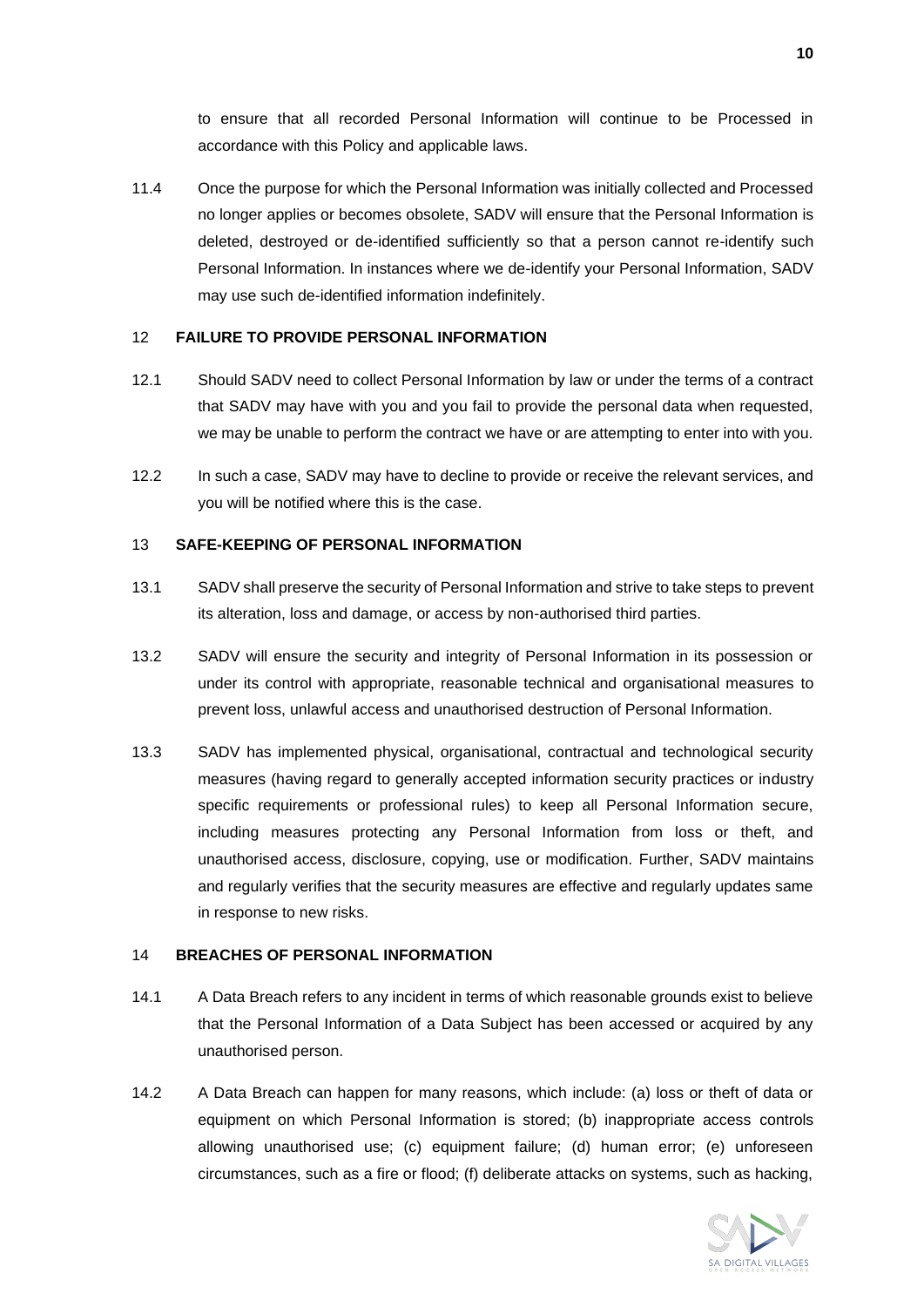viruses or phishing scams; and/or (g) alteration of Personal Information without permission and loss of availability of Personal Information.

- 14.3 SADV will address any Data Breach in accordance with the terms of POPIA.
- 14.4 SADV will notify the Regulator and the affected Data Subject (unless the applicable law requires that we delay notification to the Data Subject) in writing in the event of a Data Breach (or a reasonable belief of a Data Breach) in respect of that Data Subject's Personal Information.
- 14.5 SADV will provide such notification as soon as reasonably possible after it has become aware of any Data Breach in respect of such Data Subject's Personal Information.

#### 15 **PROVISION OF PERSONAL INFORMATION TO THIRD PARTY SERVICE PROVIDERS**

- 15.1 SADV may disclose Personal Information to Third Parties and will enter into written agreements with such Third Parties to ensure that they Process any Personal Information in accordance with the provisions of this Policy, and POPIA.
- 15.2 SADV notes that such Third Parties may assist SADV with the purposes listed in paragraph [6.3](#page-5-0) above – for example, service providers may be used, *inter alia*,
- 15.2.1 for data storage;
- 15.2.2 to provide internet, voice, and other value-added solutions to customers;
- 15.2.3 to assist SADV with auditing processes (external auditors); and/or
- 15.2.4 to notify the Data Subjects of any pertinent information concerning SADV.
- 15.3 SADV will disclose Personal Information with the consent of the Data Subject or if SADV is permitted to do so without such consent in accordance with applicable laws.
- 15.4 Further, SADV may also send Personal Information to a foreign jurisdiction outside of the Republic of South Africa, including for Processing and storage by Third Parties or other SADV group companies.
- 15.5 When Personal Information is transferred to a jurisdiction outside of the Republic of South Africa, SADV will obtain the necessary consent to transfer the Personal Information to such foreign jurisdiction or may transfer the Personal Information where SADV is permitted to do so in accordance with the provisions applicable to cross-border flows of Personal Information under POPIA.
- 15.6 The Data Subject should also take note that the Processing of Personal Information in a foreign jurisdiction may be subject to the laws of the country in which the Personal Information is held, and may be subject to disclosure to the governments, courts of law,

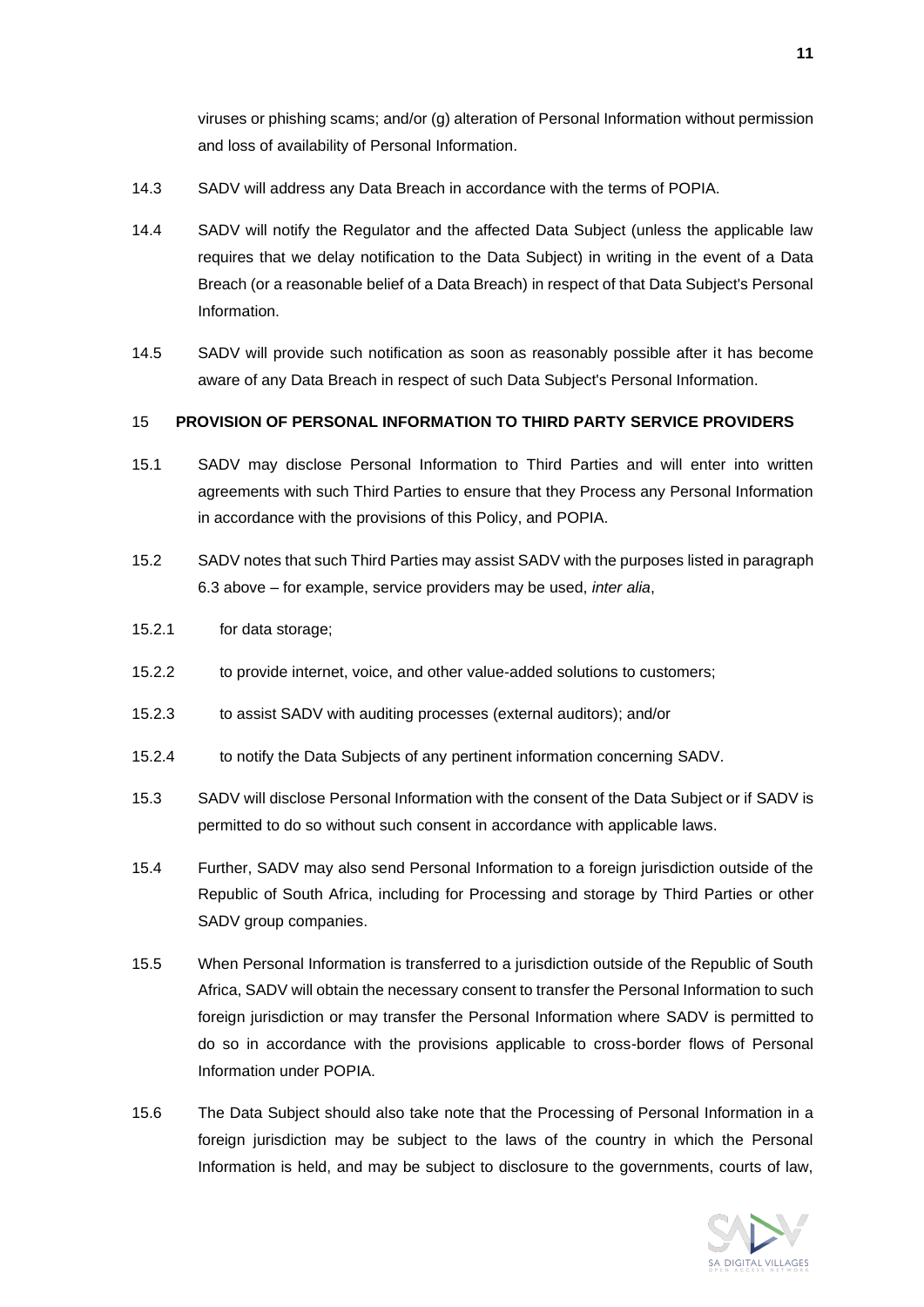enforcement or regulatory agencies of such other country, pursuant to the laws of such country.

#### 16 **USE OF WEBSITE COOKIES**

- 16.1 Our website uses cookies, which are small text files sent by a web server to store on a web browser. They are used to ensure websites function properly, store user preferences when needed and collect anonymous statistics on website usage.
- 16.2 You may refuse to accept cookies by activating the setting on your browser which allows you to refuse the setting of cookies. However, if you select this setting you may be unable to access certain parts of our website. Unless you have adjusted your browser setting so that it will refuse cookies, our system will issue cookies when you log on to the website. If you accept a "cookie" or fail to deny the use of "cookies", you agree that we may use your personal information collected using "cookies" (subject to the provisions of this Policy). Where you either reject or decline cookies, you are informed that you may not be able to fully experience the interactive features of our website.

#### 17 **ACCESS TO PERSONAL INFORMATION**

- 17.1 POPIA read with the relevant provisions of the Promotion of Access to Information Act, No. 2 of 2000 ("**PAIA**") confers certain access rights on Data Subjects. The SADV PAIA Manual can be found **[https://www.sadv.co.za/wp-content/uploads/2021/06/SADV-PAIA-](https://www.sadv.co.za/wp-content/uploads/2021/06/SADV-PAIA-Manual-29062021.pdf)[Manual-29062021.pdf](https://www.sadv.co.za/wp-content/uploads/2021/06/SADV-PAIA-Manual-29062021.pdf)** ("**PAIA Manual**"). These rights include -
- 17.1.1 *a right of access*: a Data Subject having provided adequate proof of identity has the right to: (i) request a Responsible Party to confirm whether any Personal Information is held about the Data Subject; and/or (ii) request from a Responsible Party a description of the Personal Information held by the Responsible Party including information about Third Parties who have or have had access to the Personal Information. A Data Subject may request:
- 17.1.1.1 SADV to confirm, free of charge, whether it holds any Personal Information about him/her/it; and
- 17.1.1.2 to obtain from SADV the record or description of Personal Information concerning him/her/it and any information regarding the recipients or categories of recipients who have or had access to the Personal Information. Such record or description is to be provided: (a) within a reasonable time; and (b) in a reasonable manner and format and in a form that is generally understandable.
- 17.1.2 *a right to request correction or deletion*: a Data Subject may also request the SADV  $to -$

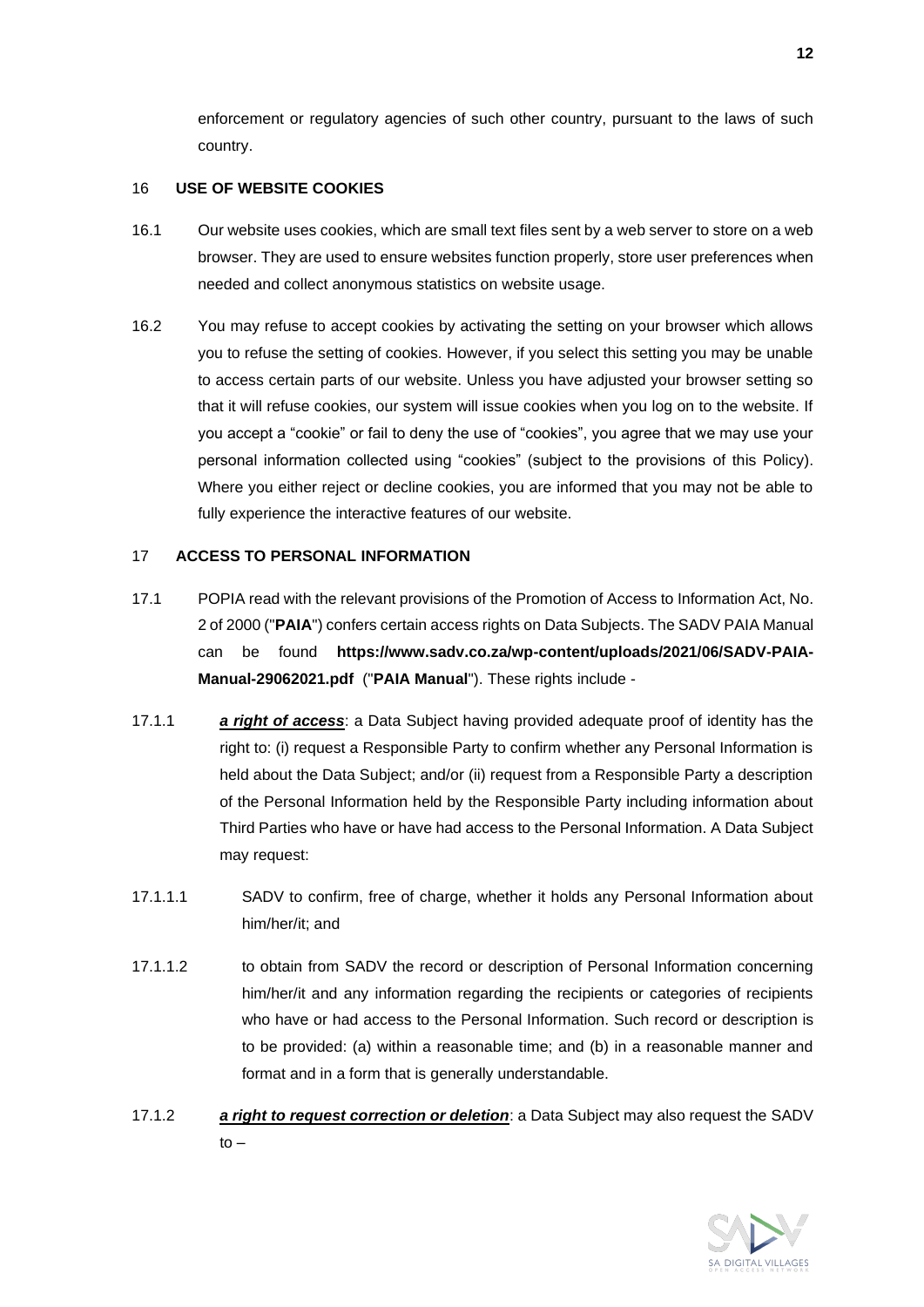- 17.1.2.1 correct or delete Personal Information about the Data Subject in its possession or under its control that is inaccurate, irrelevant, excessive, out of date, incomplete, misleading or obtained unlawfully; or
- 17.1.2.2 destroy or delete a record of Personal Information about the Data Subject that the SADV is no longer authorised to retain records in terms of POPIA's retention and restriction of records provisions.

On receipt of such a request, SADV is required to, as soon as is reasonably practicable –

- 17.1.2.2.1 correct the information;
- 17.1.2.2.2 delete or destroy the information;
- 17.1.2.2.3 provide the Data Subject with evidence in support of the information; or
- 17.1.2.2.4 where the Data Subject and Responsible Party cannot reach agreement on the request and if the Data Subject requests this, SADV will take reasonable steps to attach to the information an indication that correction has been requested but has not been made;
- 17.1.3 *a right to withdraw consent and to object to processing*: a Data Subject that has previously consented to the Processing of his/her/its Personal Information has the right to withdraw such consent and may do so by providing the SADV with notice to such effect at the address set out in paragraph [21.](#page-13-0) Further, a Data Subject may object, on reasonable grounds, to the Processing of Personal Information relating to him/her/it.
- 17.2 Accordingly, SADV may request the Data Subject to provide sufficient identification to permit access to, or provide information regarding the existence, use or disclosure of the Data Subject's Personal Information. Any such identifying information shall only be used for the purpose of facilitating access to or information regarding the Personal Information.
- 17.3 The Data Subject can request in writing to review any Personal Information about the Data Subject that SADV holds including Personal Information that SADV has collected, utilised or disclosed.
- 17.4 SADV shall respond to these requests in accordance with POPIA and PAIA and provide the Data Subject with any such Personal Information to the extent required by law and any of SADV's policies and procedures which apply in terms of the PAIA.
- 17.5 The Data Subject can challenge the accuracy or completeness of his/her/its Personal Information in SADV's records at any time in accordance with the process set out in the PAIA Manual for accessing information.

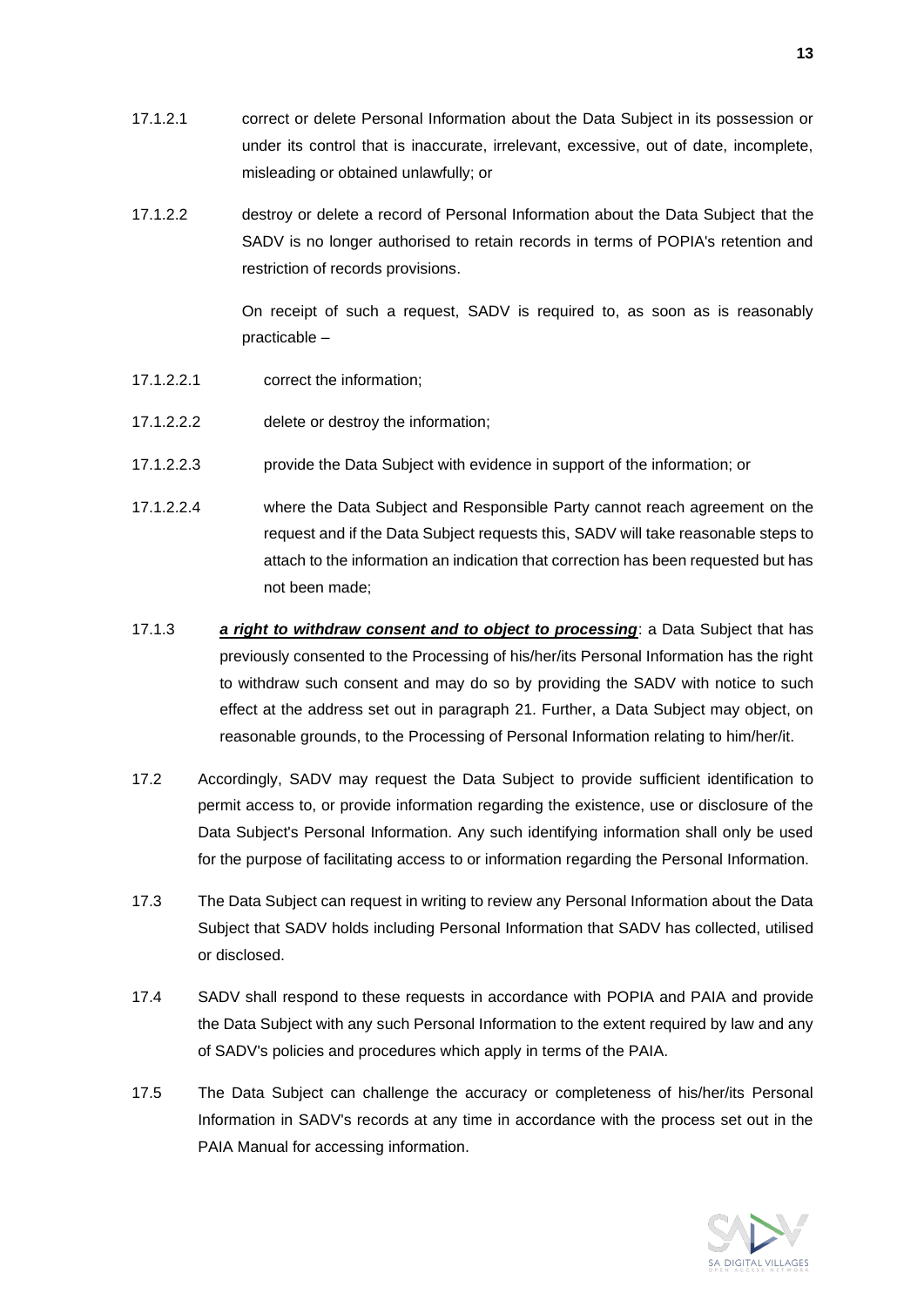- 17.6 If a Data Subject successfully demonstrates that their Personal Information in SADV's records is inaccurate or incomplete, SADV will ensure that such Personal Information is amended or deleted as required (including by any Third Parties).
- 17.7 SADV will respond to each written request of a Data Subject not later than 30 days after receipt of such requests. Under certain circumstances, the SADV may, however, extend the original period of 30 days once for a further period of up to 30 days.
- 17.8 A Data Subject has the right to make a complaint to SADV in respect of this time limit by contacting SADV using the contact details provided in paragraph [21](#page-13-0) below. The prescribed fees to be paid for copies of the Data Subject's Personal Information are referenced in the PAIA Manual.

# 18 **TIME PERIODS**

- 18.1 SADV will respond to each written request of a Data Subject not later than 30 days after receipt of such requests. Under certain circumstances, SADV may, however, extend the original period of 30 days once for a further period of not more than 30 days.
- 18.2 A Data Subject has the right to make a complaint to SADV in respect of this time limit by contacting SADV using the contact details provided in paragraph [21](#page-13-0) below.

### 19 **COSTS TO ACCESS TO PERSONAL INFORMATION**

The prescribed fees to be paid for copies of the Data Subject's Personal Information are listed the PAIA Manual.

#### 20 **CHANGES TO THIS POLICY**

- 20.1 SADV reserves the right to make amendments to this Policy from time to time and will use reasonable efforts to notify Data Subjects of such amendments.
- 20.2 The current version of this Policy will govern the respective rights and obligations between you and SADV each time that you access and use our site.

#### <span id="page-13-0"></span>21 **CONTACT US**

21.1 All comments, questions, concerns or complaints regarding your Personal Information or this Policy, should be forwarded to our Information Officer Robert Andre Lubbe –

Tel. 011 390 7700;

Address: 1st Floor, 23 Melrose Boulevard, Melrose Arch Precinct, Johannesburg;

Postal: 1st Floor, 23 Melrose Boulevard, Melrose Arch Precinct, Johannesburg;

Email: robert@sadv.co.za